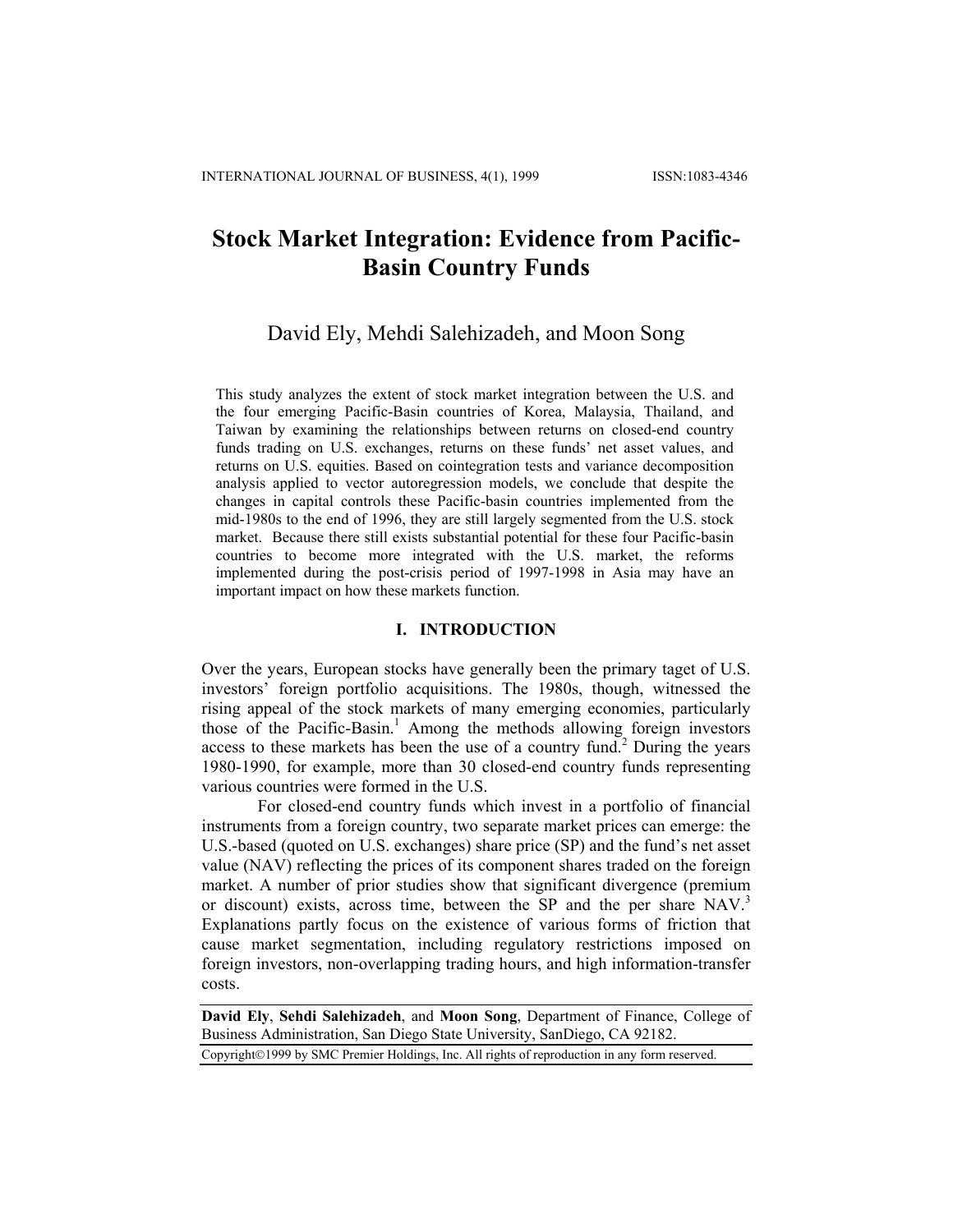Capital flows to and from many countries, both advanced and emerging, continue to be subjected to controls. A study published by the IMF [16] concludes that a rather small number of nations – about 10 industrial and 20 emerging, from a total of more than 175 members – maintain a fully open capital "account" in their international financial dealings. Among the more widely-practiced forms of capital control are limits placed on foreign investors' ownership of stocks issued by domestic firms and constraints on foreign currency transactions by domestic residents.<sup>4</sup> These and other types of restrictions have been common in some of the emerging markets of the Pacific-Basin. The existence of barriers to capital flows, along with high informationtransfer costs, can be expected to impede the transmission of innovations between the domestic and foreign markets, thus obstructing the process of price adjustments leading to long-run equilibrium characteristic of competitive markets. All else equal, we would expect that the additional imposition (removal) of capital restrictions by a foreign country will lead to greater divergence (convergence) between the patterns of stock prices trading in that country and the price of a country fund comprised of those respective stocks.

The main focus of this study is on the extent of stock market integration of a selected group of emerging Pacific-Basin countries – Malaysia, Taiwan, Thailand, and South Korea – with the U.S. market. This analysis is particularly important in light of the 1997-1998 economic adjustments being made by Korea and Thailand as part of their recovery plans following the Asian financial markets crisis. To gain IMF assistance, Korea has agreed to (1) raise the ceiling on foreign ownership from 7 percent to 50 percent by year-end 1997, (2) raise the ceiling on aggregate foreign ownership of listed Korean stocks from 26 percent to 55 percent by year-end 1998, (3) relax restrictions on foreigners' access to domestic money market instruments and corporate bond markets, and (4) reduce restrictions on foreign direct investment (IMF [18]). The crisis in Asian markets will hasten the elimination of, or significantly reduce, restrictions on investment and equity ownership by foreigners. If the financial markets of these emerging countries were already highly integrated with those of the developed world prior to the 1997 crisis, then the changes implemented in the post-crisis period are unlikely to further enhance integration. Conversely, if any of these four financial markets are still segmented from those of the industrialized world, then the changes that are now being implemented are far more likely to have an impact on how the markets function. On a related issue, our analysis also has implications for U.S. investors. The extent to which foreign markets are integrated with those of developed countries affects the ability of U.S. investors to find diversification opportunities in these markets.

This study is organized as follows. Section II reviews the prior research on international capital controls and factors affecting country fund price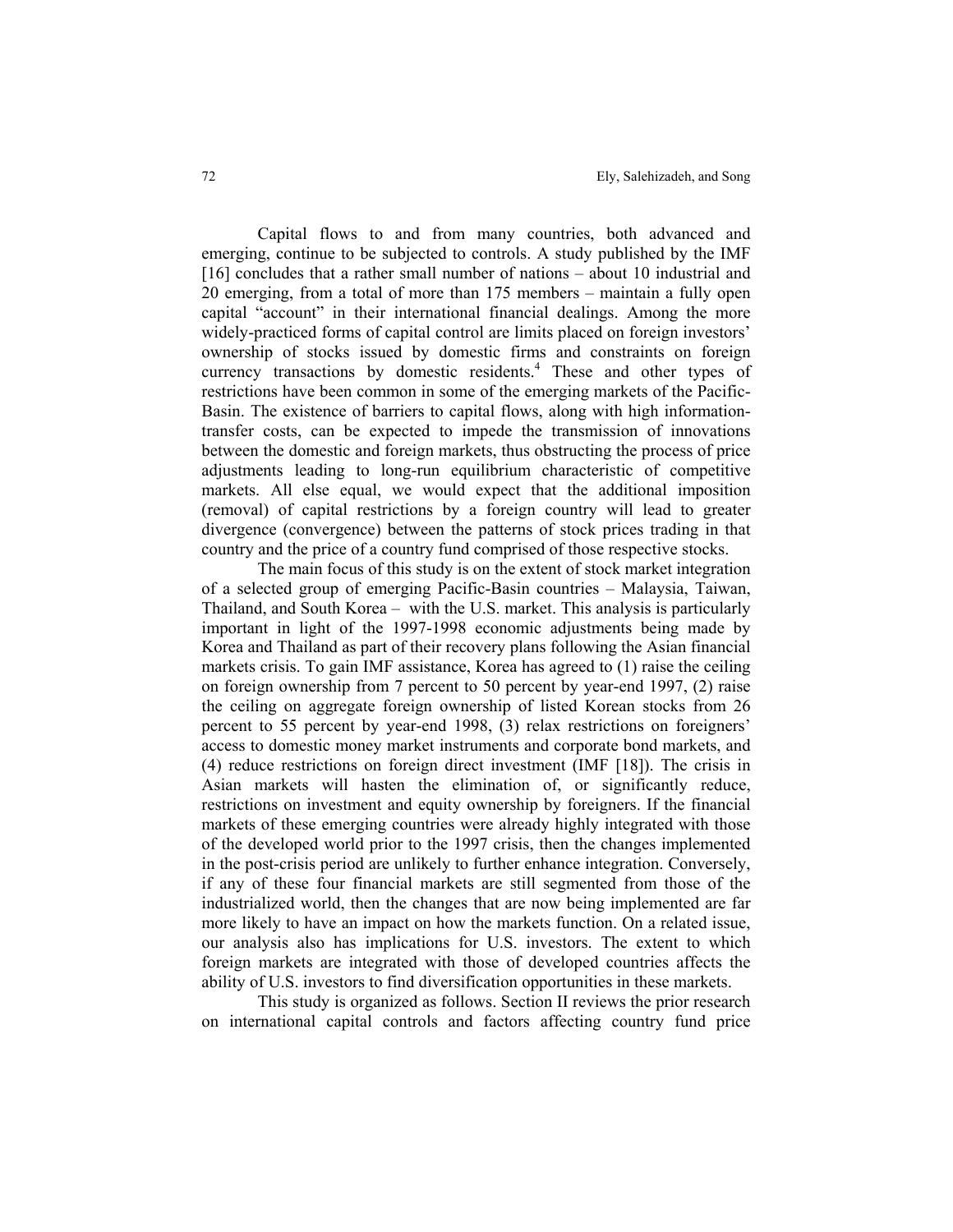movements. Section III presents our methodology and data, followed by a discussion of the results in Section IV. Section V contains some concluding remarks.

#### **II. PRIOR STUDIES ON MARKET SEGMENTATION**

The topic of market integration/segmentation has received ample coverage in the literature. One approach has been to test for market integration using stock index data. To investigate market interdependence, Eun and Shim [14] use a nine-market VAR system of daily rates of return on the stock market indices of developed countries to model the transmission of innovations in one of the nine markets to the other eight. Their results support the notion of informationallyefficient international stock markets. Meanwhile, Jorion and Schwartz [21], in examining the issue from a Canadian perspective, rely on the international CAPM approach and reject integration in favor of segmentation. Bae [1], using a bivariate GARCH-M model, finds that while the Korean equity market has higher risk premiums than the world market, those premiums have fallen with the relaxation of international investment controls and the consequent greater market integration. Overall, though, market segmentation still exists.

A number of other researchers also employ country fund data to test for market integration. One key attraction of this approach is that it avoids the need to specify an asset-pricing model. Bosner-Neal et al. [7] focus on country-fund premiums for France, Japan, Korea, Mexico, and Taiwan, concluding that changes in premiums and discounts are related to announcements of changes in capital restrictions for all countries except Taiwan. This result supports the market segmentation hypothesis. In a broader study encompassing 21 closedend country funds, Choi and Lee [11] arrive at a similar conclusion that market segmentation does raise net fund premia, with the exchange rate also being an important factor. In research that also supports the segmentation hypothesis, Choe and Shin [10] find that changes in fund premia are more strongly correlated with the returns on the Korea Fund than with returns on the Fund's net asset value, that the NAV is significantly correlated with only the Korea stock index, and that slow information transmission between the U.S. and Korean markets is not a source of segmentation. Medewitz et al.'s [24] study, which examines the market valuation process of 32 country funds, concludes that for advanced economies, the share prices and NAVs are primarily driven by the performance of equities in the "foreign" markets, whereas for a group of emerging countries the S&P 500 index plays the critical role.

Several recent articles employ cointegration techniques to test for longrun relationships between the returns of assets trading in different markets. Ben-Zion et al. [5] do not find that Germany, Japan, and UK country funds are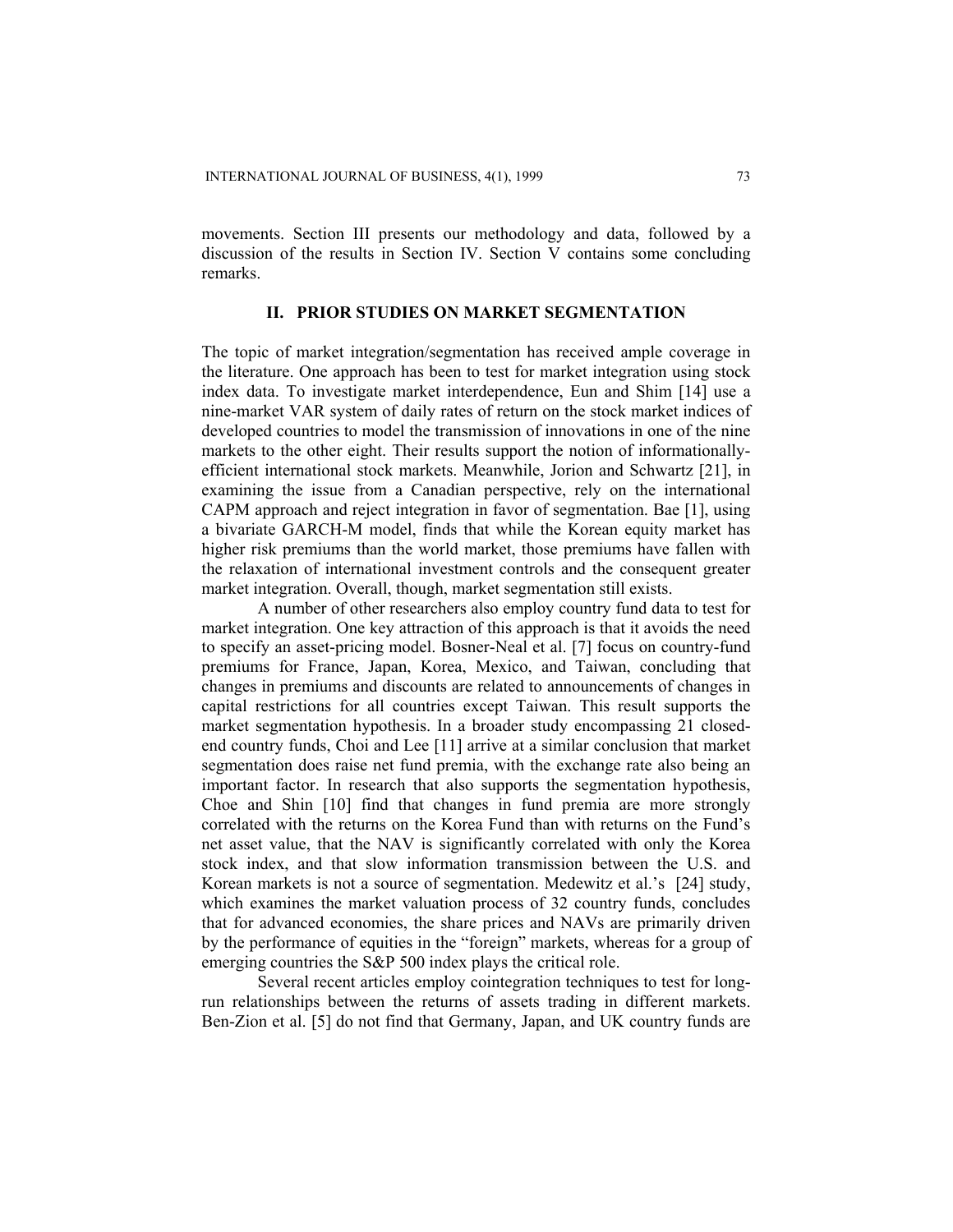cointegrated with their respective stock indices, concluding that the connection between a country fund and the market it purports to replicate is far from tight in the long run. Meanwhile, in a study covering stock indices for 18 nations over a period of 32 years (ending in 1992), Chan et al. [8] find that only a small number show evidence of cointegration with others. Their results support the view of continued existence of market segmentation and suggest that international diversification among the markets may be effective. Finally, Chang et al. [9] reject the hypothesis that returns on country funds representing Brazil, India, Korea, Malaysia, Spain, Taiwan, and Thailand are cointegrated with their NAVs, concluding that these foreign markets are segmented from the U.S. market. However, in modeling the dynamic interactions of these markets with a VAR system, they find that innovations in NAVs do affect fund share values.

Our review of the studies cited above suggests that while various capital markets are informationally linked together, capital controls continue to prevail in many countries, including Pacific-Basin nations, and can cause price distortions to exist across interdependent markets.<sup>5</sup>

#### **III. METHODOLOGY AND DATA**

#### A. Methodology

Our analysis consists of two general approaches. The first group of tests are designed to determine if any long-run relationships exists between a country fund's share price, its NAV, and the U.S. stock market. We begin with bivariate tests that attempt to ascertain whether a country fund is cointegrated with its NAV or with a U.S. stock index. These are followed by cointegration tests involving all three variables. Our second analytical approach involves using VAR models to examine the short-run dynamics between these three variables. Our study is closest in method to Chang, et al. [9]. We differ, though, in two major ways. First, we employ 3-variable models that incorporate a U.S. equity index in addition to the country fund's price and NAV. Second, their sample ended with 1990 while ours includes prices through 1996.

In a global financial system characterized by open and competitive markets, arbitrage will ensure that the market value of a country fund trading on a U.S. exchange is closely linked to the sum of the market values of the individual stocks trading on the foreign markets. Cointegration tests allow us to determine if such a long-run equilibrium relationship exists. Consider the simple linear model relating a country fund's share price to its NAV:

$$
SP_{t} = a + b NAV_{t} + e_{t}.
$$
 (1)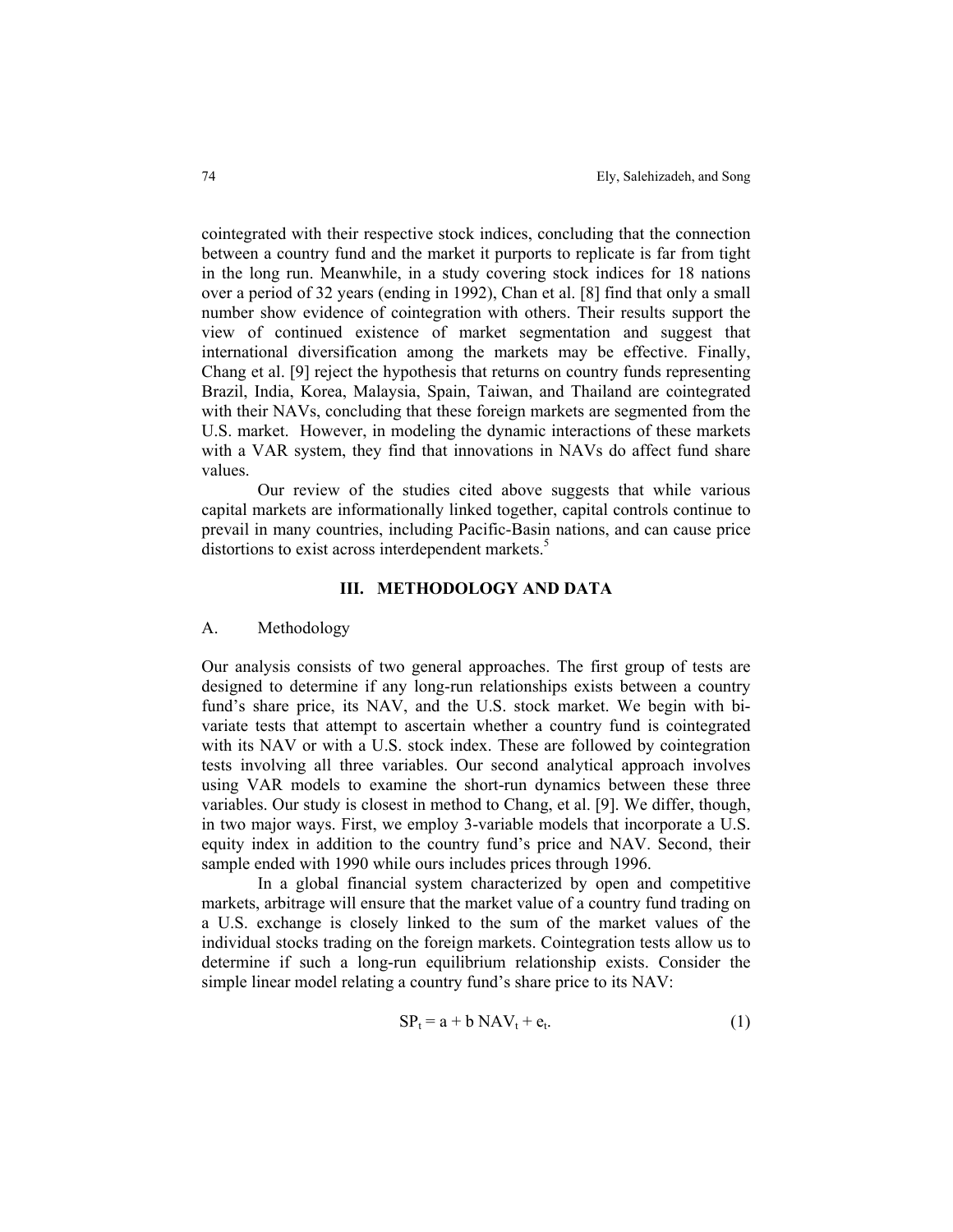If the equity market in the emerging country is fully integrated with the U.S. market, the country fund share price and its NAV should move perfectly in sync; thus b=1. Furthermore, the cointegrating vector describing this relationship exists and is equal to  $(1, -1)$ . We conduct this analysis by testing whether the difference between the two measure of value,  $Y_t$  where  $Y_t = SP$ -NAV, is stationary using the augmented Dickey-Fuller [13] test. The procedure involves estimating the equation:

$$
\Delta Y_t = b_1 Y_{t-1} + b_2 \Delta Y_{t-1} + b_3 \Delta Y_{t-2} + b_4. \tag{2}
$$

The hypothesis that  $Y_t$  is non-stationary is rejected, and cointegration is supported, if  $b_1$  is significantly different from zero.

We also test for cointegration between the country fund's share price and the U.S. market using the Johansen [19, 20] procedure. Consider a model, arranged as an unrestricted error-correction system, of the form:

$$
\Delta X_t = \Gamma_1 \, \Delta X_{t-1} + ... + \Gamma_{k-1} \, \Delta X_{t-k+1} + \Pi \, X_{t-k} + \mu + e_t \,, \tag{3}
$$

where  $E(e_t)=0$  and  $E(e_t, e_t)=\Omega$ . The (p x p) parameter matrix,  $\Pi$ , characterizes the long-run relationships between the  $(p \times 1)$  vector of the X variables. The rank of  $\Pi$  equals the number of cointegrating relationships. If the rank of  $\Pi$  is zero, then all elements of  $X_t$  have unit roots and the equation reduces to a standard VAR. If Π has full rank then all series are stationary in levels. Cointegration is indicated if  $0 \leq$  rank  $(\Pi) = r \leq p$ , where the number of cointegrating vectors equals r.

Failing to find evidence of cointegration between a country fund's price and U.S. equity prices has two implications. First, it would suggest that the country fund's share price does not follow the same long-run pattern as the underlying securities trading on foreign exchanges. Second, it suggests that U.S. investors with long-term horizons might be able to diversify by including this country fund or its underlying stocks in their portfolio. Testing for cointegration is also a necessary step for our next group of tests.

The second group of tests focuses on the short-run price patterns of the three variables. The value of the country fund will quickly reflect innovations in the prices of the underlying stocks when they and the country fund trade in open and competitive markets. VAR or, when cointegration exists, vector-errorcorrection (VEC) models are employed to estimate the dynamic interaction between the market value of a country fund, its net asset value, and the U.S. stock market. The forecast error variances generated by the VAR systems are examined to evaluate the extent of financial integration.<sup>6</sup> Innovations in the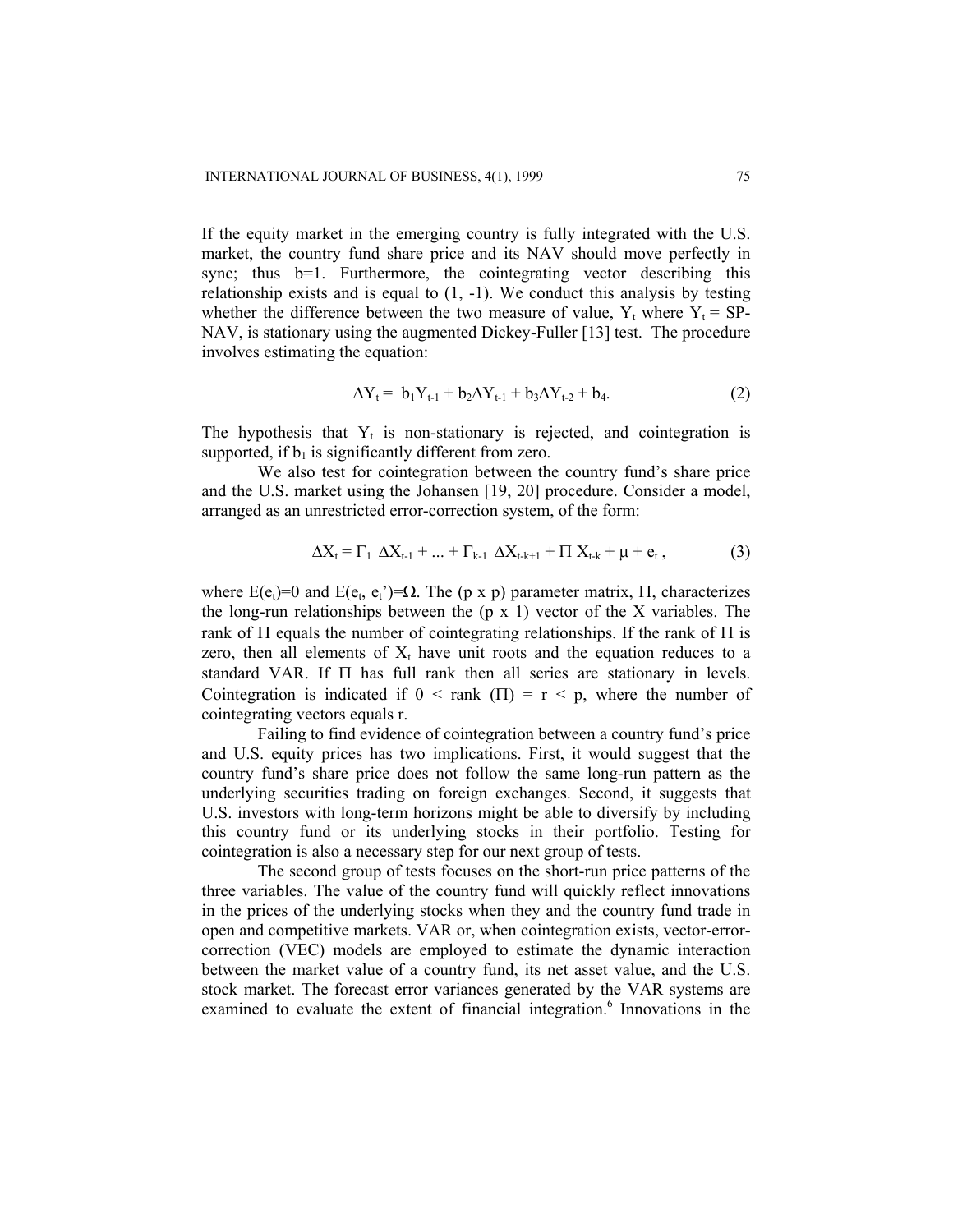foreign stock market should be quickly reflected in the country fund when no restrictions impede capital flows and information is readily available. Little or no response suggests binding restrictions on capital flows or that accurate information is costly to obtain, resulting in a lack of international financial integration. Moreover, if the steps taken by emerging-country governments to liberalize capital inflows and outflows have been meaningful, then innovations in the NAV should have become more responsible for the forecast error variance of the country fund's return over time.

The observation period varies by country fund but ranges from its IPO date in the 1980s to December 1996. To allow for the possibility of structural changes and to investigate the impact of liberalization, shorter time periods are also examined. These regimes are based on changes in capital controls, identified in IMF publications (IMF [17]) and by other authors, that might impact financial integration. The announcements of changes in capital control, described in Table 1, include sixteen announcements for Korea, three announcements for Taiwan, nine announcements for Malaysia, and three announcements for Thailand. Clearly some of these announcements are too close together to use each as regime endpoints. For these cases, periods were consolidated to the extent necessary to have a sufficient number of observations to estimate the VAR model. The sub-periods are listed in Tables 2 and 3.

#### B. Data and Preliminary Tests

For Korea Fund, Taiwan Fund, Malaysia Fund, and Thai Fund we collected share prices and their NAVs from *Barrons*. The S&P 500 index is used to measure U.S. stock returns. The NAVs are based on either Thursday's or Friday's closing prices on the foreign exchanges, converted into U.S. dollars.

Before cointegration tests can be employed, it must be demonstrated that the variables have certain time-series properties. A group of variables is said to be cointegrated if each is I(1) but a linear combination is stationary. Augmented-Dickey-Fuller tests were first conducted on the logarithm of each variable, using a model with two lagged values of the variable and a trend term. Next, the tests were conducted using first-differences of the variable (i.e., returns) with two lagged values. For every variable and for every time period, the tests lead to the conclusion that the variables are stationary in firstdifferences. That is, returns but not prices are stationary. This also implies that cointegration tests using asset prices is a valid procedure.

l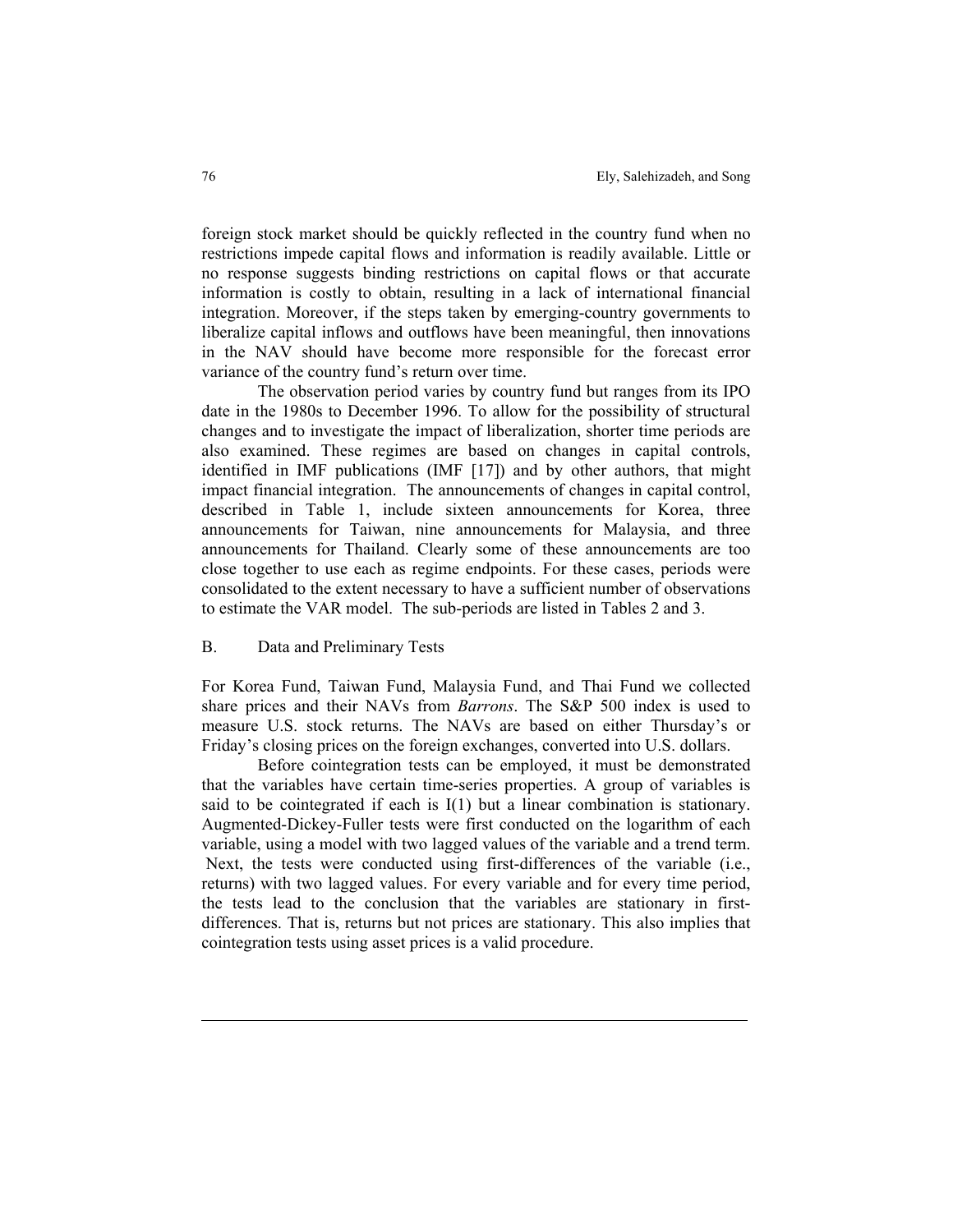| Country<br>Fund / Date | Event                                                                                                                                                                                           |  |  |
|------------------------|-------------------------------------------------------------------------------------------------------------------------------------------------------------------------------------------------|--|--|
| Korea                  |                                                                                                                                                                                                 |  |  |
| 12/28/84               | Foreign investment will be permitted in 19 additional industries;<br>Loosening, Capital Inflows                                                                                                 |  |  |
| 6/6/85                 | Government plans to allow foreign direct investment in 230 more<br>business areas by 1988; Loosening, Capital Inflows                                                                           |  |  |
| 10/15/85               | The Finance Ministry announces that it will open an additional 102<br>business areas to foreign investment; Loosening, Capital Inflows                                                          |  |  |
| 11/13/85               | Qualifying Korean firms will be permitted to offer foreign investors<br>convertible bonds; Loosening, Capital Inflows                                                                           |  |  |
| 12/3/87                | Government will allow foreigners to exchange Korean convertible<br>bonds for stock; Loosening, Capital Inflows                                                                                  |  |  |
| 3/28/88                | Government is likely to allow Korean securities, insurance, and<br>investment trust companies to buy foreign stocks; Loosening,                                                                 |  |  |
| 12/6/88                | Capital Outflows<br>Government announces plans to open Seoul's securities markets to                                                                                                            |  |  |
| 1/1/92                 | direct foreign investment; Loosening, Capital Outflows.<br>Foreign investors permitted to invest in the domestic stock market                                                                   |  |  |
| 7/1/92                 | (subject to limitations); Loosening; Capital Inflows<br>Liberalizations of investments in stocks by resident foreign                                                                            |  |  |
| 9/1/92                 | financial institutions; Loosening; Capital Inflows<br>Liberalizations of foreign exchange transactions and on direct                                                                            |  |  |
| 10/1/93                | investments abroad; Loosening; Capital Inflows and Outflows<br>A series of liberalizations of foreign exchange transactions and on<br>overseas issuance of stocks and bonds; Loosening; Capital |  |  |
| 2/25/94                | <b>Inflows and Outflows</b><br>Liberalizations on portfolio investments abroad; Loosening; Capital                                                                                              |  |  |
| 7/1/94                 | Outflows<br>Liberalizations on direct investments abroad; Loosening; Capital                                                                                                                    |  |  |
| 12/1/94                | Outflows<br>Liberalizations on portfolio investments from abroad; Loosening;                                                                                                                    |  |  |
| 2/13/95                | Capital Inflows<br>A series of liberalizations of foreign exchange transactions and on<br>portfolio investments from abroad; Loosening; Capital Inflows                                         |  |  |
| 10/1/95                | and Outflows<br>Liberalizations on direct investments abroad; Loosening; Capital<br>Outflows                                                                                                    |  |  |

**Table 1**  Country Funds: Capital Control Changes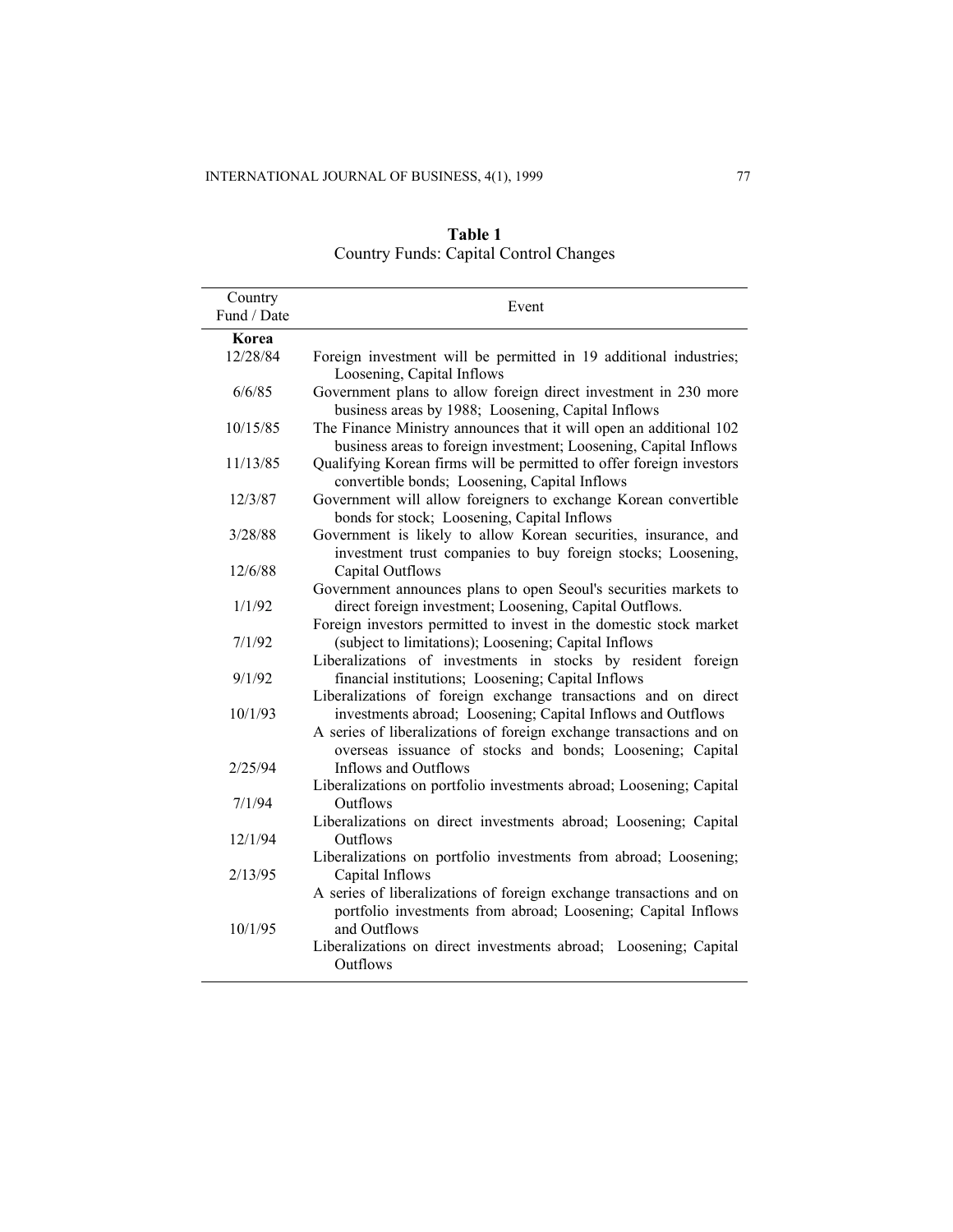| Country       | Event                                                                                                                                    |  |  |
|---------------|------------------------------------------------------------------------------------------------------------------------------------------|--|--|
| Fund / Date   |                                                                                                                                          |  |  |
| <b>Taiwan</b> |                                                                                                                                          |  |  |
| 6/14/87       | The Government approves the lifting of controls on outward foreign                                                                       |  |  |
|               | exchange movements; Loosening, Capital Outflows                                                                                          |  |  |
| 5/5/88        | Foreigners will be allowed to invest in local securities houses, and                                                                     |  |  |
|               | the government plans to increase foreign direct investment in                                                                            |  |  |
|               | the country; Loosening, Capital Inflows                                                                                                  |  |  |
| 12/28/95      | Liberalizations on fund transfers; Loosening; Capital Inflows and                                                                        |  |  |
|               | Outflows                                                                                                                                 |  |  |
| Malaysia      |                                                                                                                                          |  |  |
| 7/19/88       | Foreign stock brokerage firms are allowed to increase their equity                                                                       |  |  |
|               | share in local brokerage firms from 30 percent to 49 percent;                                                                            |  |  |
|               | Loosening, Capital Inflows                                                                                                               |  |  |
| 3/21/89       | Non-residents and non-resident-controlled companies are permitted<br>to use domestic credit facilities for financing up to 50 percent of |  |  |
|               | the purchase value of immovable property; Loosening, Capital                                                                             |  |  |
|               | Inflows                                                                                                                                  |  |  |
| 12/5/89       | The limit on new foreign capital equity participation in firms                                                                           |  |  |
|               | manufacturing impressed/imprinted products was reduced to 60                                                                             |  |  |
|               | percent from 100 percent; Tightening, Capital Inflows                                                                                    |  |  |
| 11/9/90       | non-residents<br>and<br>non-resident-controlled<br>Applications<br>from                                                                  |  |  |
|               | companies to obtain any domestic financing solely for property                                                                           |  |  |
|               | acquisition and development purposes would not be approved<br>by the government; Tightening, Capital Inflows. Applications               |  |  |
|               | from non-resident-controlled companies for domestic financing                                                                            |  |  |
|               | to acquire or develop immovable property for productive                                                                                  |  |  |
|               | purposes (such as manufacturing) or for promoting tourism will                                                                           |  |  |
|               | be treated liberally; Loosening, Capital Inflows                                                                                         |  |  |
| 11/1/92       | Liberalizations on portfolio investments abroad; Loosening; Capital                                                                      |  |  |
|               | Outflows                                                                                                                                 |  |  |
| 1/24/94       | Restrictions imposed on equity sales to foreigners; Tightening;                                                                          |  |  |
| 2/7/94        | Capital Inflows<br>Restrictions imposed on equity sales to foreigners; Tightening;                                                       |  |  |
|               | Capital Inflows                                                                                                                          |  |  |
| 8/12/94       | The lifting of the two previous restrictions; Loosening, Capital                                                                         |  |  |
|               | Inflows                                                                                                                                  |  |  |
| 6/27/95       | Liberalizations on capital investments abroad; Loosening; Capital                                                                        |  |  |
|               | Outflows                                                                                                                                 |  |  |

**Table 1 (Continued)**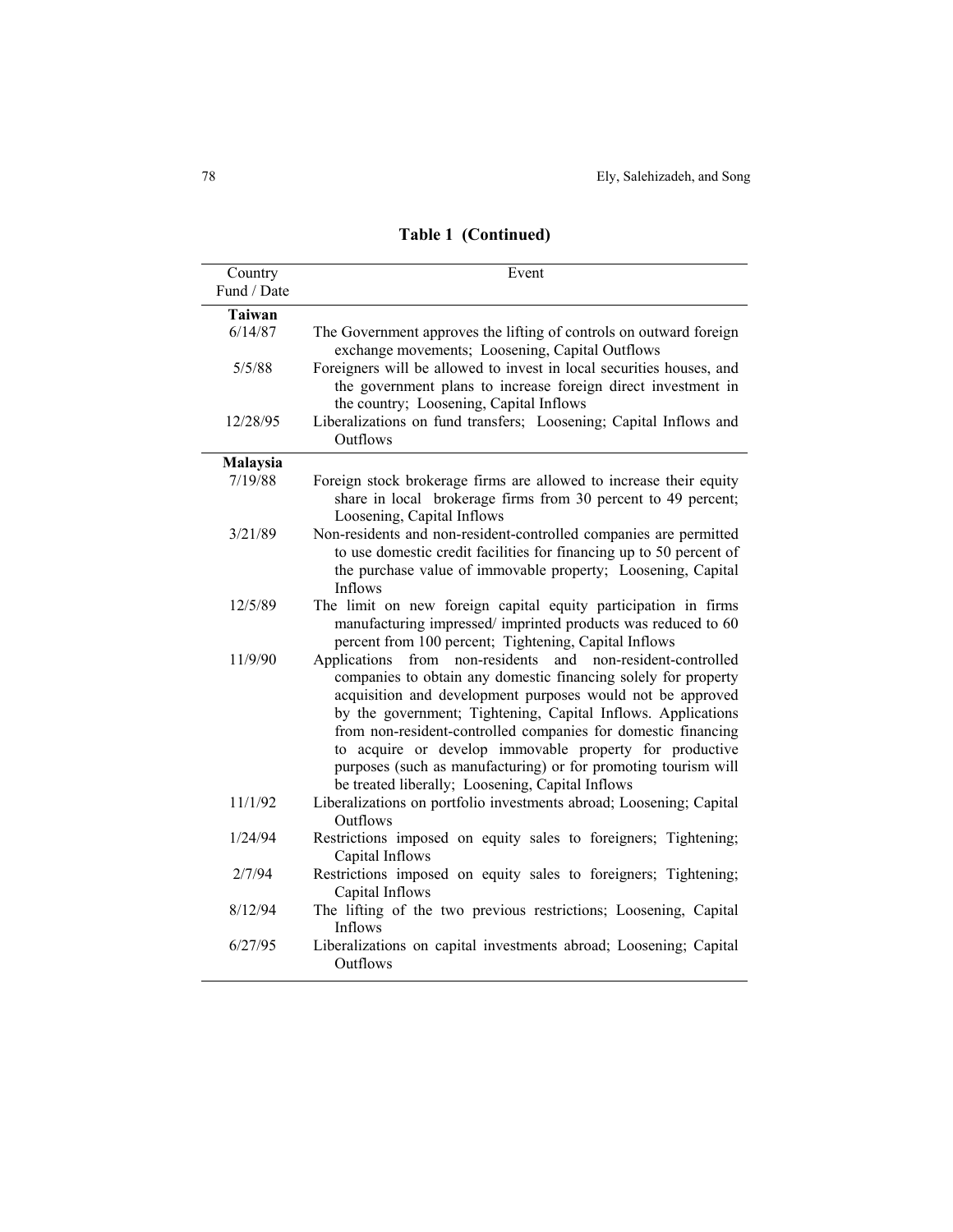| Country<br>Fund / Date | Event                                                                                                                                 |
|------------------------|---------------------------------------------------------------------------------------------------------------------------------------|
| Thailand               |                                                                                                                                       |
| 5/22/90                | Government increases the limits on commercial banks' transfer of<br>funds related to sales of securities; Loosening, Capital Outflows |
| 4/1/91                 | Government allows unlimited purchases of foreign currency from<br>authorized banks; Loosening, Capital Outflows                       |
| 2/2/94                 | Liberalizations on fund transfers and on direct investments abroad;<br>Loosening; Capital Outflows                                    |

## **Table 1 (Continued)**

Sources: Bae [1]; Bosner-Neal et al. [7]; IMF [17]; Taiwan [25].

| Cointegration Tests between Returns on Country Funds, NAVs, and the<br>S&P500 |                                     |                                               |                       |  |
|-------------------------------------------------------------------------------|-------------------------------------|-----------------------------------------------|-----------------------|--|
|                                                                               | ADF Unit Root<br>Test (t statistic) | Johansen Test<br>(# of cointegrating vectors) |                       |  |
|                                                                               | SP and NAV                          | SP and<br>S&P500                              | NAV, S&P500<br>and SP |  |
| <b>Korea Fund</b>                                                             |                                     |                                               |                       |  |
| $09/03/84 - 12/30/96$ (n=520)                                                 | $-2.69$                             | 0                                             | $\theta$              |  |
| $09/03/84 - 12/31/86$ (n=83)                                                  | $-2.59$                             | 0                                             | $\theta$              |  |
| $01/01/87 - 12/31/88$ (n=79)                                                  | $-2.23$                             | 0                                             | 0                     |  |
| $01/01/89 - 12/31/90$ (n=86)                                                  | 0.13                                | 0                                             | 0                     |  |
| $01/01/91 - 12/31/92$ (n=94)                                                  | $-1.65$                             | 0                                             | 1                     |  |
| $01/01/93 - 12/31/94$ (n=95)                                                  | $-2.25$                             | 0                                             | $\theta$              |  |
| $01/01/95 - 12/31/96$ (n=87)                                                  | $-3.88***$                          | $\theta$                                      | $\theta$              |  |
| <b>Malaysia Fund</b>                                                          |                                     |                                               |                       |  |
| $06/01/87 - 12/31/96$ (n=439)                                                 | $-4.26***$                          | $\theta$                                      | $\theta$              |  |
| $06/01/87 - 07/18/88$ (n=51)                                                  | $-2.28$                             | 2                                             | 1                     |  |
| $07/19/88 - 12/04/89$ (n=73)                                                  | $-0.26$                             | $\theta$                                      | $\theta$              |  |
| $12/05/89 - 10/31/92$ (n=137)                                                 | $-1.51$                             | $\theta$                                      | $\theta$              |  |
| $11/01/92 - 01/23/94$ (n=60)                                                  | $-2.69$                             | 1                                             | 1                     |  |
| $01/24/94 - 06/26/95$ (n=52)                                                  | $-1.93$                             | 0                                             | 0                     |  |
| $06/27/95 - 12/31/96$ (n=70)                                                  | $-2.04$                             | 0                                             | 0                     |  |

**Table 2**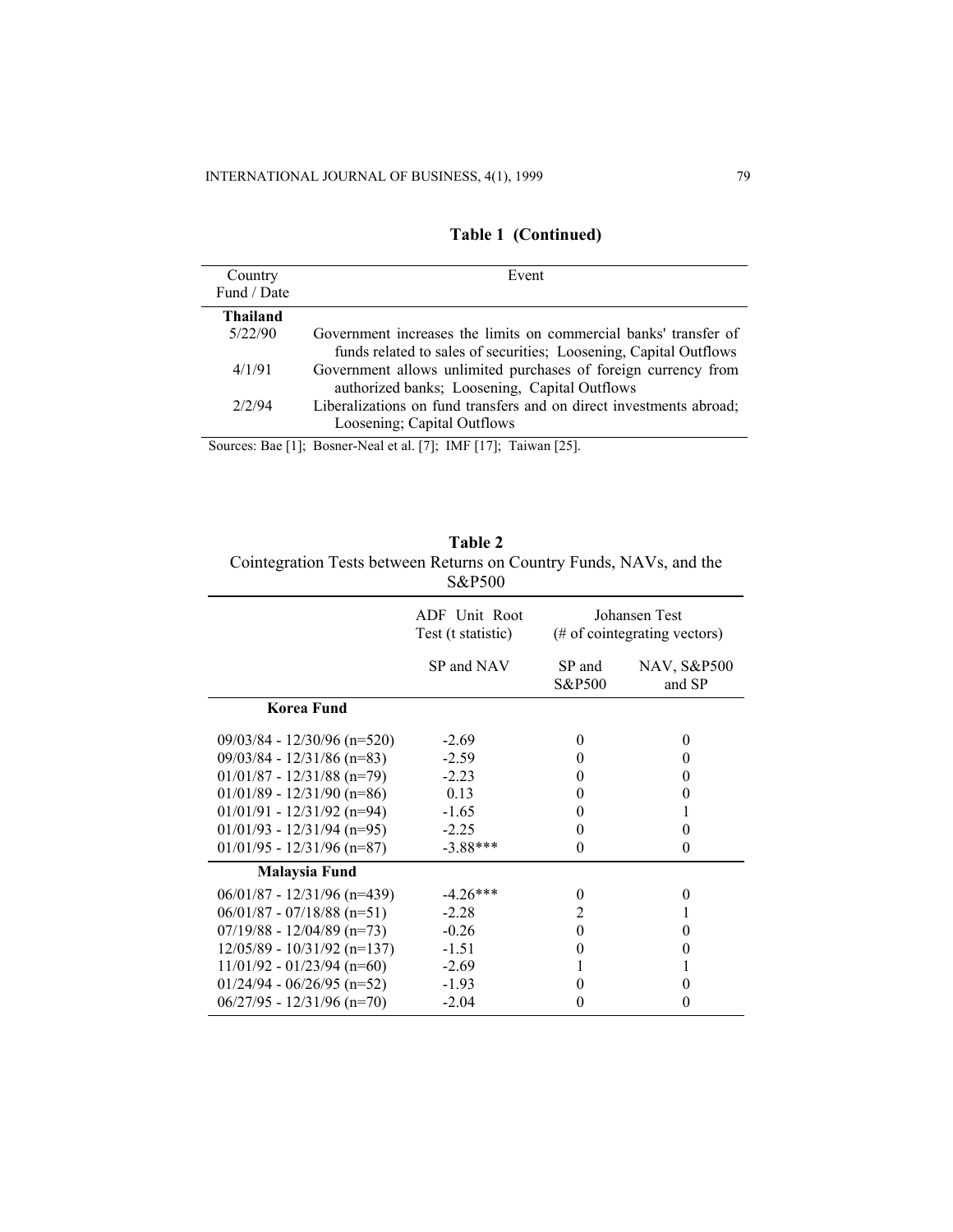|                                                                                                                                                                   | ADF Unit Root<br>Test (t statistic)                 | Johansen Test<br>(# of cointegrating vectors) |                       |
|-------------------------------------------------------------------------------------------------------------------------------------------------------------------|-----------------------------------------------------|-----------------------------------------------|-----------------------|
|                                                                                                                                                                   | SP and NAV                                          | SP and<br>S&P500                              | NAV, S&P500<br>and SP |
| Thai Fund                                                                                                                                                         |                                                     |                                               |                       |
| $03/14/88 - 12/31/96$ (n=406)<br>$03/14/88 - 05/21/90$ (n=111)<br>$05/22/90 - 02/01/94$ (n=174)<br>$04/01/91 - 02/01/94$ (n=129)<br>$02/02/94 - 12/31/96$ (n=123) | $-2.92$<br>$-2.63$<br>$-2.75$<br>$-1.95$<br>$-1.36$ | $\theta$                                      | 0<br>0                |
| <b>Taiwan Fund</b>                                                                                                                                                |                                                     |                                               |                       |
| $01/05/87 - 12/31/96$ (n=324)<br>$05/05/88 - 12/31/96$ (n=294)                                                                                                    | $-4.31***$<br>$-4.06***$                            | 0                                             | 0                     |
| $01/01/95 - 12/31/96$ (n=96)                                                                                                                                      | $-2.03$                                             | 0                                             |                       |

#### **Table 2 (Continued)**

**Notes.** All three columns present test results of cointegration between a country fund's share prices (SP), its net asset value (NAV), and/or the S&P 500 index. The augmented DICKEY-FULLER test (ADF) is used to test if the difference between a country's SP and NAV is stationary. The t statistics for this test are presented in the first column. Critical values for these tests are from MacKinnon (1991). The Johansen test is used to test for cointegration between a country's SP and the U.S. index, and between all three variables. The numbers of cointegrating vectors indicated by this procedure are presented in the last two columns. The time periods are roughly defined by changes in capital controls announced by the government.

\*\*\* denotes significant at the 1% level.

#### **IV. EMPIRICAL RESULTS**

#### A. Results of Cointegration tests

The results of three groups of cointegration tests are reported in Table 2. The bi-variate tests using the country fund share price and its NAV, presented in the first column, generally fail to support the conclusion of cointegration. In only four cases is cointegration supported – the entire time period for Malaysia, the entire time period for Taiwan, the 1995-96 period for Korea, and the 1988-96 period for Taiwan. The cointegration test results using the Johansen procedure are shown in the second and third columns of Table 2. Only for Malaysia is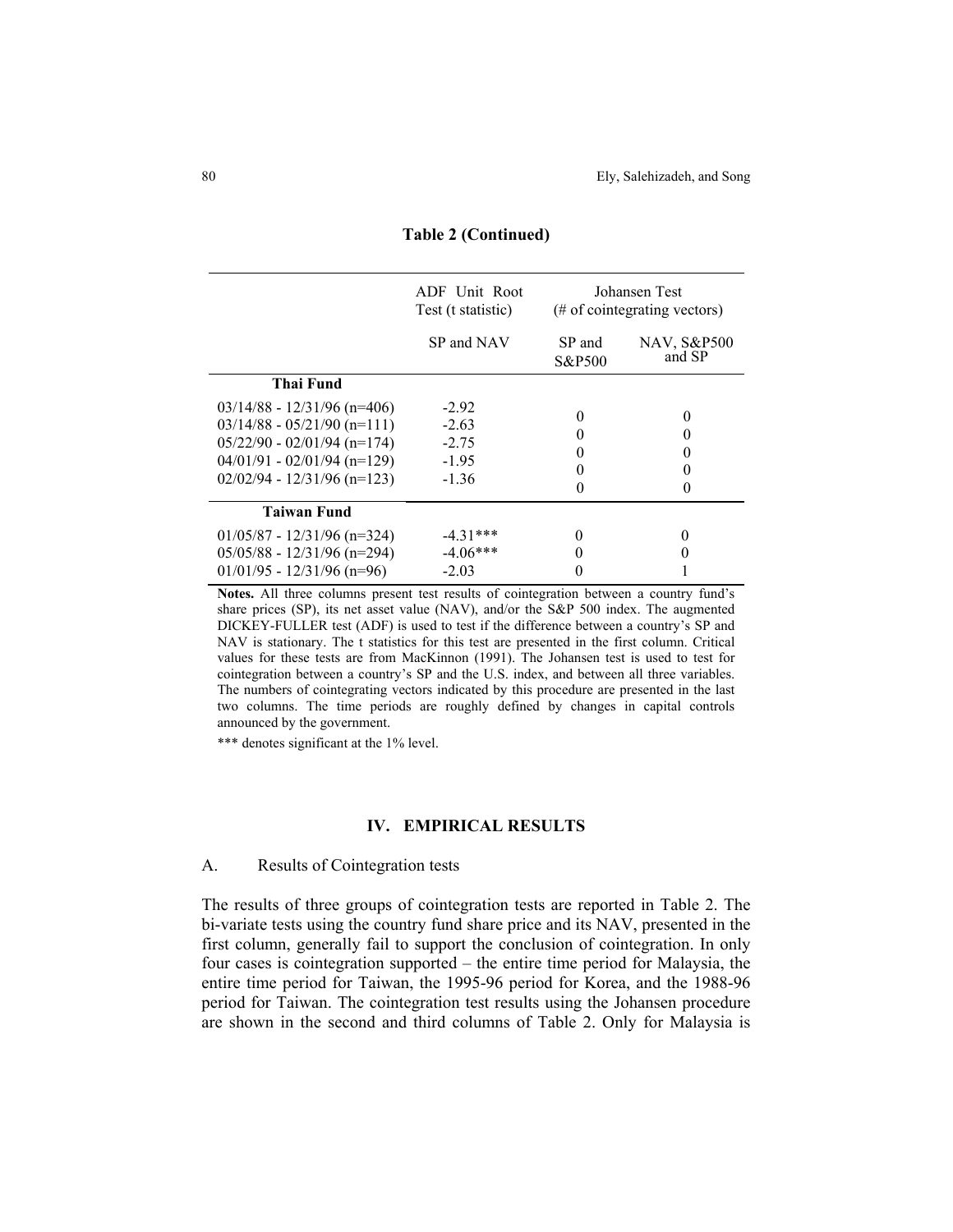there support for the conclusion that the return on the country fund is cointegrated with U.S. equities – but only for the periods covering 1987-1988 and  $1992-1994$ .<sup>7</sup> Finally, there is little evidence of cointegration when the analysis is conducted using all three variables. Only in four sub-periods – one period for Korea, two periods for Malaysia, and one period for Thailand – is evidence of cointegration found. It is important to note the lack of robustness between the bi-variate and three-variable systems. The periods in which the tests suggest the presence of cointegration in the three-variable systems do not always coincide with the finding of cointegration from the bi-variate tests. Only for Malaysia in the periods 6/1/87-7/18/88 and 11/1/92-1/23/94 is cointegration supported by both testing approaches. But even here, cointegration is not supported for the most current time periods. Thus, the lack of consistent support leads to the conclusion that long-run relationships do not, in general, exist between these groups of variables. This conclusion is consistent with that of Chang et al. [9] who also fail to find evidence of cointegration between country fund prices and their NAVs for these four emerging countries. Our analysis suggests that the pattern of these long-run relationships they found for the 1980s has not changed in the 1990s. If the changes in capital restrictions over time had lead to significantly greater integration with the U.S., progressively stronger evidence of cointegration should have been found as the analysis shifted to observation periods closer to the present. Our results do not support this view for the four emerging markets and implies that the changes implemented through 1996 have not had an important impact.

#### B. VAR Analysis

The VAR models, estimated for each of the four emerging countries for the entire time period and for the various sub-periods, consist of three-equation systems where the returns on the country-fund, returns on its NAV, and returns on the U.S. equity index are each represented as functions of two lags of the returns of all three variables. For those cases that the Johansen test indicated the existence of a cointegrating vector, an error-correction term was added to the model. From these estimates, an analysis of the forecast error variance was conducted and is reported in Table 3.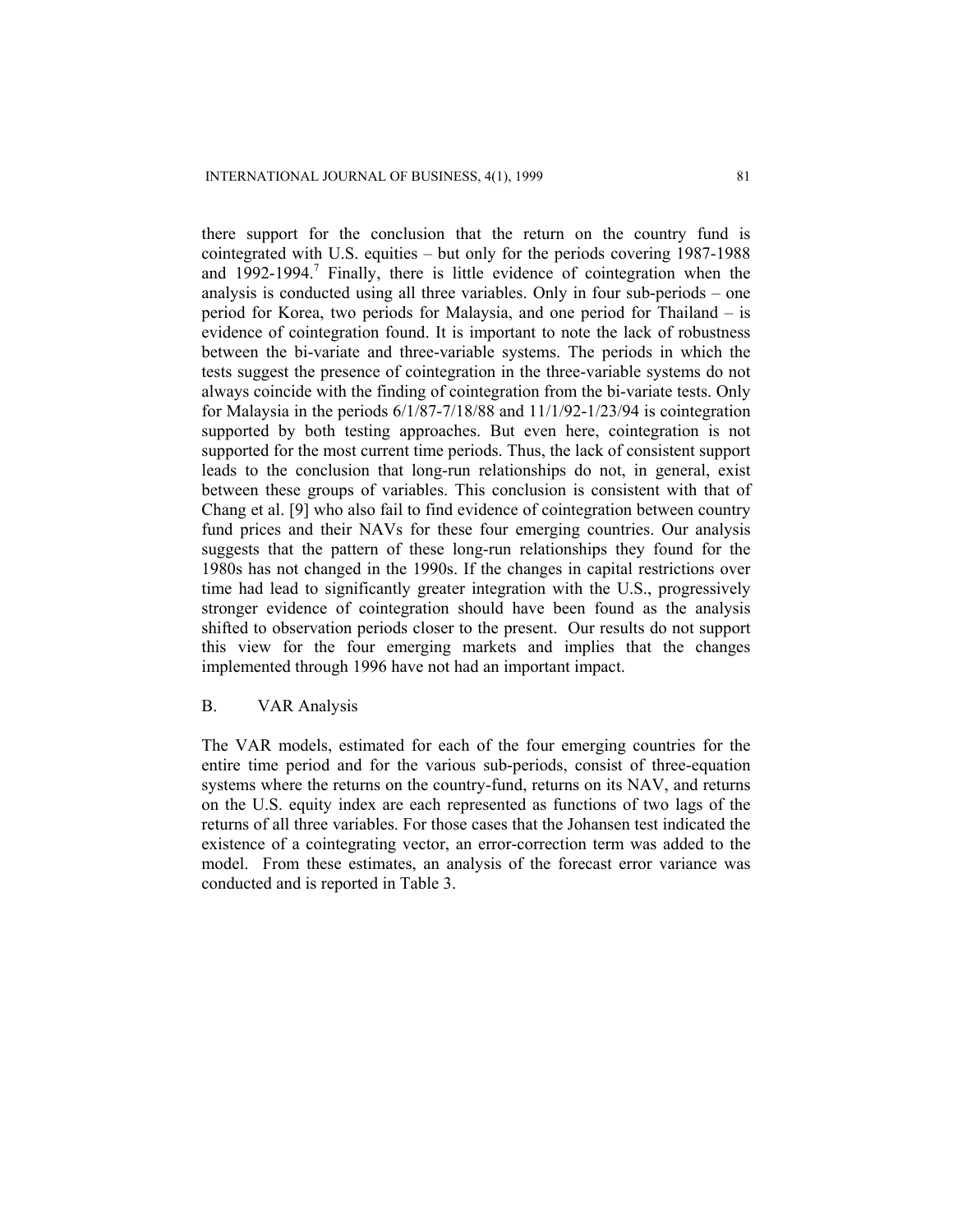|                               | Percent of country fund return's forecast<br>error variance explained by innovations in: |                         |              |
|-------------------------------|------------------------------------------------------------------------------------------|-------------------------|--------------|
|                               | <b>NAV</b>                                                                               | S&P500                  | Country Fund |
| <b>Korea Fund</b>             |                                                                                          |                         |              |
| $09/03/84 - 12/30/96$ (n=543) | 44                                                                                       | 4                       | 52           |
| $09/03/84 - 12/31/86$ (n=90)  | $\mathbf{1}$                                                                             | 11                      | 88           |
| $01/01/87 - 12/31/88$ (n=85)  | 74                                                                                       | 5                       | 21           |
| $01/01/89 - 12/31/90 (n=90)$  | 26                                                                                       | 6                       | 69           |
| $01/01/91 - 12/31/92$ (n=96)  | 20                                                                                       | $\overline{\mathbf{3}}$ | 77           |
| $01/01/93 - 12/31/94$ (n=97)  | 15                                                                                       | $\overline{\mathbf{3}}$ | 82           |
| $01/01/95 - 12/31/96$ (n=90)  | 24                                                                                       | $\overline{2}$          | 74           |
| <b>Malaysia Fund</b>          |                                                                                          |                         |              |
| $06/01/87 - 12/31/96$ (n=451) | 20                                                                                       | 10                      | 70           |
| $06/01/87 - 07/18/88$ (n=53)  | 7                                                                                        | 32                      | 61           |
| $07/19/88 - 12/04/89$ (n=73)  | 18                                                                                       | 7                       | 75           |
| $12/05/89 - 10/31/92$ (n=140) | 17                                                                                       | 12                      | 70           |
| $11/01/92 - 01/23/94$ (n=61)  | 24                                                                                       | $\overline{4}$          | 73           |
| $01/24/94 - 06/26/95$ (n=56)  | 33                                                                                       | 14                      | 53           |
| $06/27/95 - 12/31/96$ (n=72)  | 41                                                                                       | $\overline{2}$          | 57           |
| <b>Thai Fund</b>              |                                                                                          |                         |              |
| $03/14/88 - 12/31/96$ (n=417) | 49                                                                                       | 3                       | 48           |
| $03/14/88 - 05/21/90$ (n=112) | 5                                                                                        | 6                       | 89           |
| $05/22/90 - 02/01/94$ (n=178) | 69                                                                                       | $\overline{2}$          | 29           |
| $04/01/91 - 02/01/94$ (n=133) | 29                                                                                       | 1                       | 70           |
| $02/02/94 - 12/31/96$ (n=129) | 47                                                                                       | $\overline{4}$          | 49           |
| <b>Taiwan Fund</b>            |                                                                                          |                         |              |
| $01/05/87 - 12/31/96$ (n=353) | 46                                                                                       | 5                       | 49           |
| $05/05/88 - 12/31/96$ (n=318) | 54                                                                                       | $\overline{c}$          | 45           |
| $01/01/95 - 12/31/96$ (n=97)  | 17                                                                                       | $\overline{2}$          | 81           |

**Table 3**  Forecast Error Variance Decomposition for Country Fund Returns

**Notes**. The values presented in this table are based on a three-variable VAR system that consists of the country fund's return, the return on its NAV, and the return on the S&P 500 index. An error-correction term was added to the model for those cases where evidence of cointegration was found. The values in the table are the percent of the forecast error variance of the country fund's return accounted for by innovations in the sources identified in the column headings over a 5-week forecast period. The time periods are roughly defined by changes in capital controls announced by the government.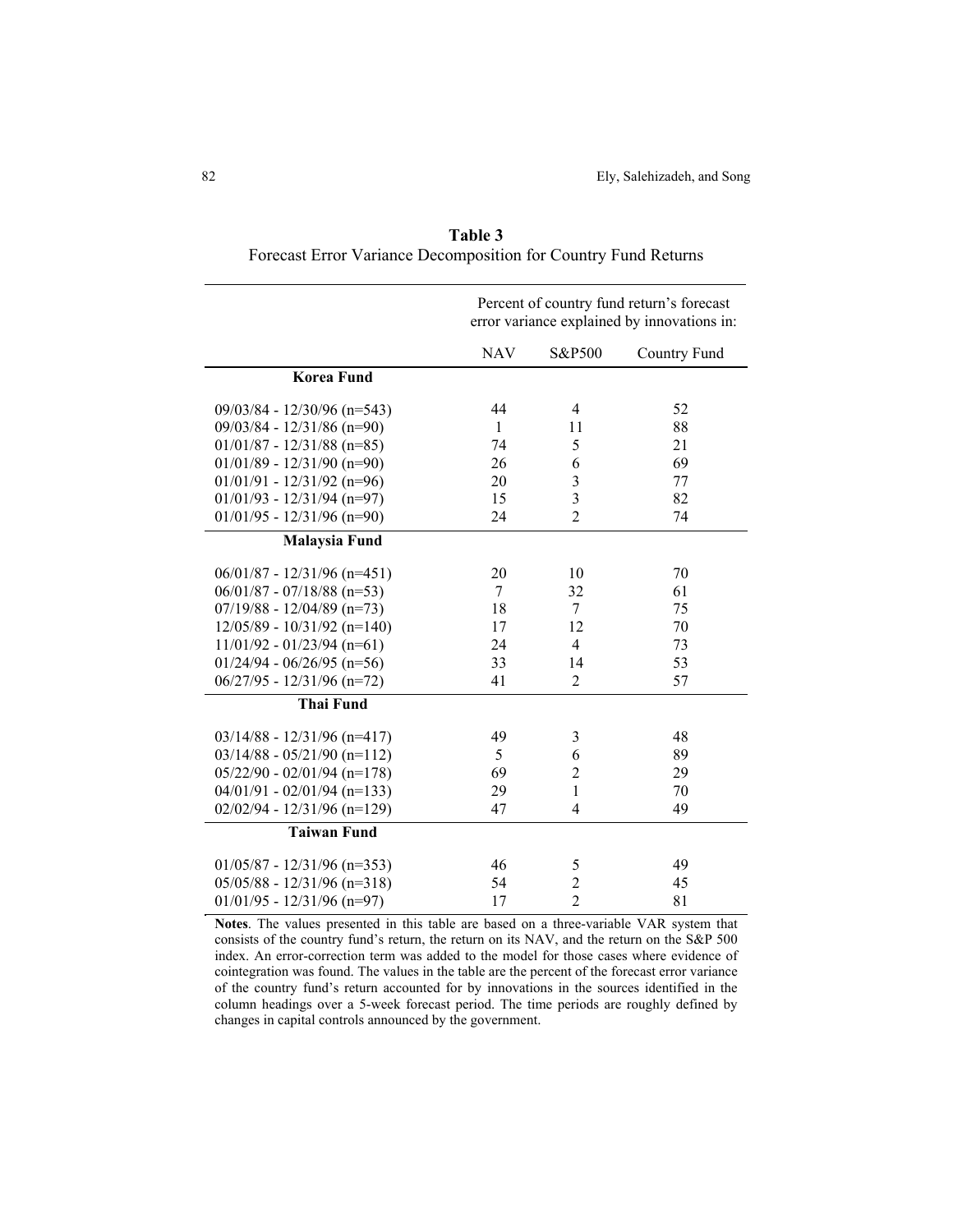Under the hypothesis that each of the emerging equity markets has become more integrated with the U.S. market, the percent of the forecast error variance of the country fund explained by NAV should rise over time as fewer restrictions impede the capital flows between these markets. Our results indicate that innovations in a country fund's NAV explains an important percent of the associated fund's forecast error variance.<sup>8</sup> Based on the entire time period, these innovations explain 44% (Korea), 20% (Malaysia), 49% (Thailand), or 46% (Taiwan) of this variation. However, the pattern of these responses does not offer much support to the hypothesis that country fund returns have become more closely associated with their underlying stocks over time. In the most recent sub-periods, generally 1995-1996, innovations in NAV explain 24% (Korea), 41% (Malaysia), 47% (Thailand), or 17% (Taiwan) of the variation in the associated country fund's returns. Malaysia is the only country with a pattern that is consistent with improved integration. The percent of forecast error variance of the Malaysian country fund shares explained by innovations in NAV rises steadily from 18% in the 1988-1989 period to 41% in the final period.

Another result that is striking is the low level of impact U.S. market innovations have on country-funds' returns. With few exceptions, innovations in the U.S. index explain a smaller percent of the forecast error variance in the country-fund price than innovations in its NAV or innovations in the countryfund returns itself. This is in contrast to Medewitz et al. [24] who conclude that country funds behave more like U.S. securities than equities in their home market. Generally, innovations in country fund returns themselves explain the largest percent of the forecast error variance.

#### **V. SUMMARY AND CONCLUSIONS**

This study analyzes the extent of stock market integration between the U.S. and the four emerging Pacific-Basin countries of Korea, Malaysia, Thailand, and Taiwan. Our conclusions are based on tests for relationships between the returns on closed-end country funds trading on U.S. exchanges, their net asset values, and returns on U.S. equities. Cointegration tests are employed to determine if long-run relationships exist between these variables. The forecasterror variance of country fund returns arising from innovations in NAVs and a U.S. stock index are estimated to understand the short-run dynamics within this system.

We find little evidence that country fund returns are cointegrated with their NAV or with the U.S. stock index. That is, a long-run equilibrium relationship does not appear to exist between these variables and therefore whatever changes in capital controls were implemented during the mid-1980s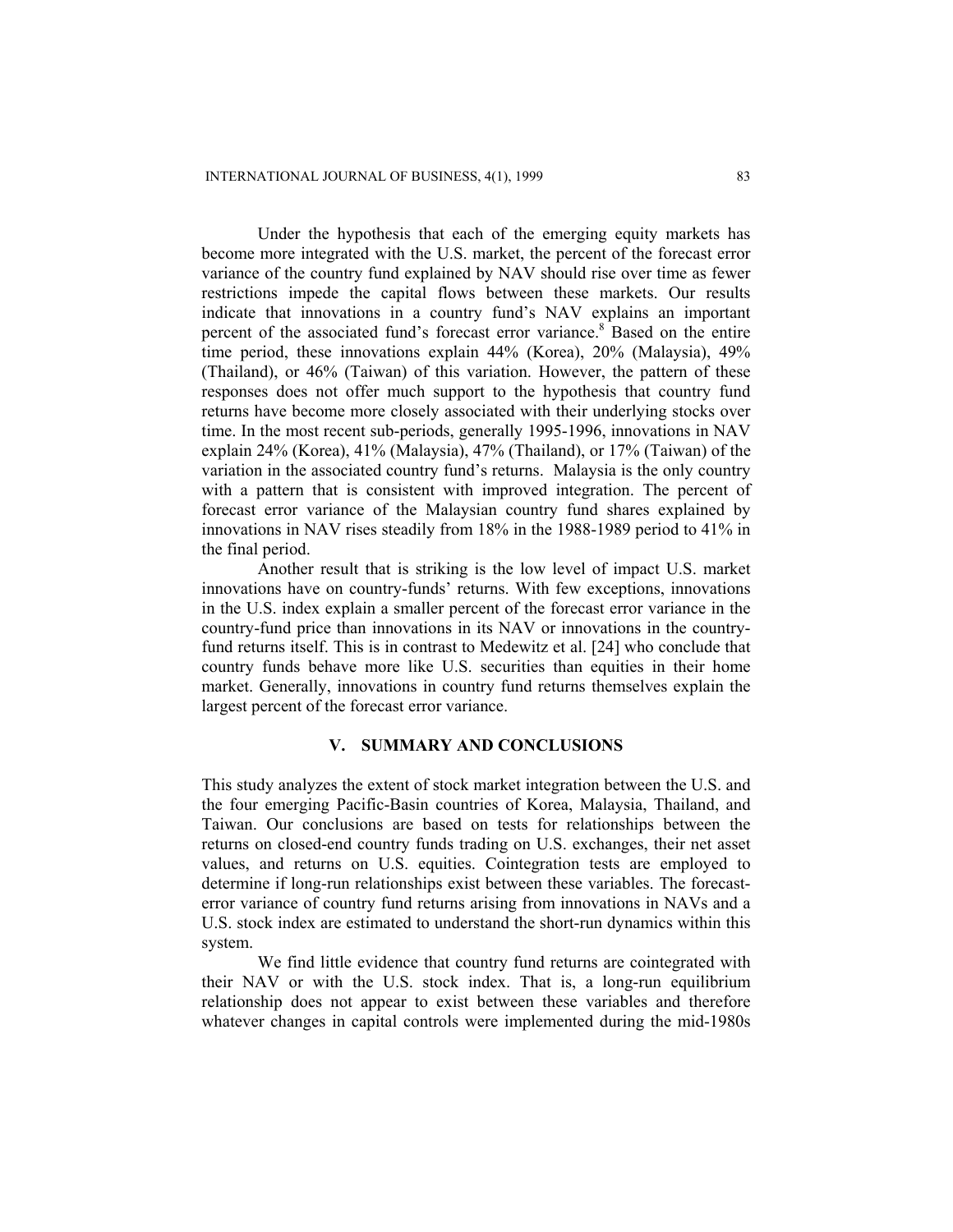to the end of 1996 have not resulted in financial integration with the U.S. stock market. This implies that investors in U.S. equities with long-term horizons might have achieved diversification gains by adding these country fund shares or the underlying stocks to their portfolios. Additionally, we find that innovations in the foreign equity markets have an important effect on country fund returns while shocks in the U.S. stock market have a relatively unimportant effect. However, the patterns in these estimates, except for Malaysia, are not consistent with the hypothesis that capital control changes in the past decade lowered market segmentation.

Taken in total, our results suggest that there still exists substantial potential for these four Pacific-Basin countries to become more integrated with the U.S. market. The reforms implemented during 1998 following the economic/currency crisis in Asia may therefore have an important impact on how the markets function. Specifically, the economic adjustment programs developed by the Korean and Thai governments in consultation with the IMF during 1997-1998 call for the adoption, among other changes, of a much more open policy towards foreign ownership of stocks, bonds, and financial institutions, with potentially significant impacts on integration. Future research can empirically investigate not only such impacts, but also a related issue, namely the extent to which stock markets in Korea and Thailand (as well as those in other economies undertaking liberalizations) would realize major changes in their respective volatility as substantially larger sums of foreign portfolio capital flow into and out of these markets.

#### **ACKNOWLEDGMENTS**

The authors thank two anonymous referees, K.C. Chen (the editor), and Patricia L. Chelley for helpful comments and suggestions. We also thank the participants at the 1995 PACAP Finance Conference in Manila, especially Lemma Senbet.

#### **NOTES**

- 1. For a review, see Bailey and Stulz [3] and Bailey, Stulz, and Yen [4].
- 2. According to Bailey and Lim [2], investing in country funds seems to lead to inferior returns as compared with the direct purchase of overseas stocks. A closed-end country fund issues a fixed number of shares which trade on a stock market. Liquidating a holding in such a fund, unlike an open-end fund, requires investors to sell their shares to other investors instead of redeeming them with the funds for the net asset value per share. However, as Chang et al. [9] demonstrate, while such funds do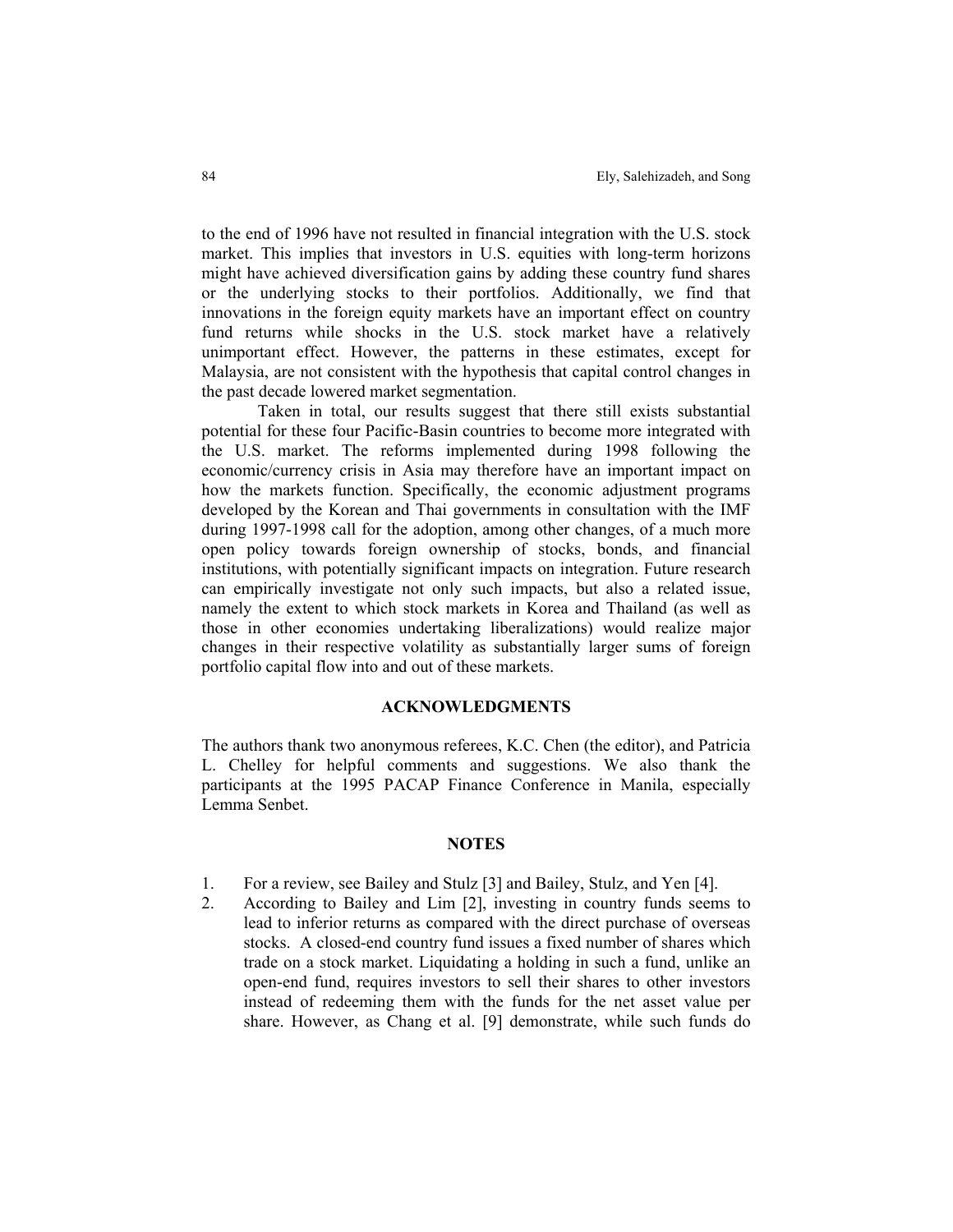exhibit significant exposure to the U.S. market factor (i.e., they act more like U.S. securities than do their underlying assets), the funds provide U.S. investors with substantial diversification benefits.

- 3. Over the time period of our analysis, the median premium was 31% for Korea, -6% for Malaysia, 12% for Taiwan, and 2% for Thailand.
- 4. For example, as of November, 1993, foreigners were permitted to own only 4%, 6%, and 17%, respectively, of the stock markets in Taiwan, South Korea, and Thailand (as reported in *The Economist*, December 11, 1993, p. 92). While these and other Pacific-Basin countries have since promised to further liberalize their respective economies, the financial/currency crises of 1997-1998 clearly provide evidence showing a lack of adequate progress in the region.
- 5. A number of studies examine the issue of investor sentiments and how it relates to country fund premiums/discounts. De Long et al. [12] argue that investors, rational and irrational (noise traders), coexist. Following their work, Lee et al. [22] focus on the existence of unpredictable fluctuations in "noise trader sentiment", defined as the component of expectations about asset returns not warranted by fundamentals. In another study, Hardouvelis et al. [15] track the behavior of more than 30 country funds. Results indicate that discounts tend to prevail in the long run even for those economies allowing free cross-border capital movements. Finally, Bodurtha et al. [6] examine 33 country funds and conclude that while market segmentation does influence fund premiums, evidence is found in favor of the existence of a country-specific risk factor which they interpret as U.S. market sentiment.
- 6. These calculations are based on errors orthogonalized by a Choleski decomposition. Changing the order of the variables in the VAR system did not qualitatively change our conclusions for a subset of models used to test the sensitivity of the results to the order in which the variables entered the system.
- 7. However, caution in accepting this result is warranted. The conclusion that there exists two cointegrating vectors between SP and the S&P500 in the earlier period conflicts with the ADF tests that suggest both series are  $I(1)$ .
- 8. This result is consistent with that obtained by Chang et al. [9] who conclude that country fund returns are affected by innovations in their NAVs. The percent of forecast error variance explained by innovations in NAV from their study are not comparable to ours since they do not include a U.S. stock index in their model.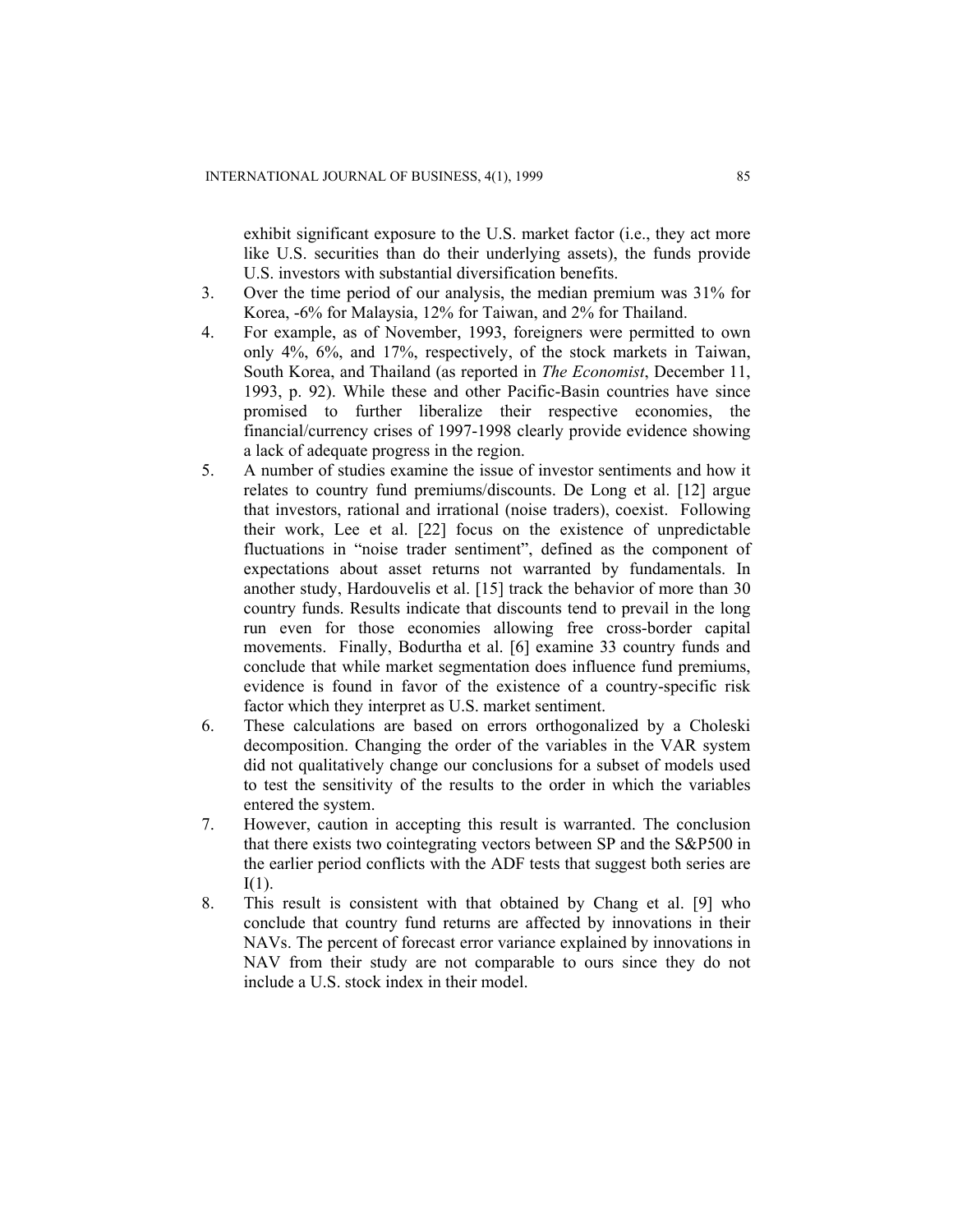#### **REFERENCES**

- [1] Bae, K-H. (1993). "Market Segmentation and Time Variation in the Price of Risk: Evidence on the Korean Stock Market", Mimeo.
- [2] Bailey, W. and J. Lim (1992). "Evaluating the Diversification Benefits of the New Country Funds", *Journal of Portfolio Management*, 18, (Spring),74-80.
- [3] Bailey, W. and R.M. Stulz. (1990). "Benefits on International Diversification: The Case of Pacific-Basin Stock Markets", *Journal of Portfolio Management*, 16, (Summer), 57-61.
- [4] Bailey, W., R.M. Stulz, and S. Yen. (1990). "Properties of Daily Stock Returns from the Pacific Basin Stock Markets: Evidence and Implications", in *Pacific-Basin Capital Markets Research*, S.G. Rhee and R.P Chang, eds., North Holland.
- [5] Ben-Zion, U., J.J. Choi., and S. Hauser. (1996). "The Price Linkages Between Country Funds and National Stock Markets: Evidence From Cointegration and Causality Tests of Germany, Japan and UK Funds", *Journal of Business Finance & Accounting*, 23(7), (September), 1005- 1017.
- [6] Bodurtha, J.N., Jr., D-S. Kim, and C.M.C. Lee. (1995). "Closed-End Country Funds and U.S. Market Sentiment", *The Review of Financial Studies*, 8(3), (Fall), 879-918.
- [7] Bosner-Neal, C., G. Brauer, R. Neal, and S. Wheatley. (1990). "International Investment Restrictions and Closed-End Country Fund Prices", *Journal of Finance*, 45(2), (June), 523-547.
- [8] Chan, K.C., B.E. Gup and M-S Pan. (1997). "International Stock Market Efficiency and Integration: A Study of Eighteen Nations", *Journal of Business Finance & Accounting*, 24(6), (July), 803-813.
- [9] Chang, E., C.S. Eun, and R. Kolodny. (1995). "International Diversification through Closed-Country Funds", *Journal of Banking and Finance*, 19(7), 1237-1263.
- [10] Choe, H. and H.S. Shin. (1993). "Characteristics of the Korea Fund Premium", in *Rising Capital Markets: Empirical Studies*. JAI Press: *Research in International Business and Finance*, Vol. 10, pp. 161-179.
- [11] Choi, J.J. and I. Lee. (1996). "Market Segmentation and the Valuation of Closed-End Country Funds: An Empirical Analysis", *Review of Quantitative Finance and Accounting*, 7(1), (July), 45-63.
- [12] DeLong, J.B., A. Shleifer, L.H. Summers, and R. Waldmann. (1990). "Noise Trade Risk in Financial Markets", *Journal of Political Economy*, 98(4), (August), 703-738.